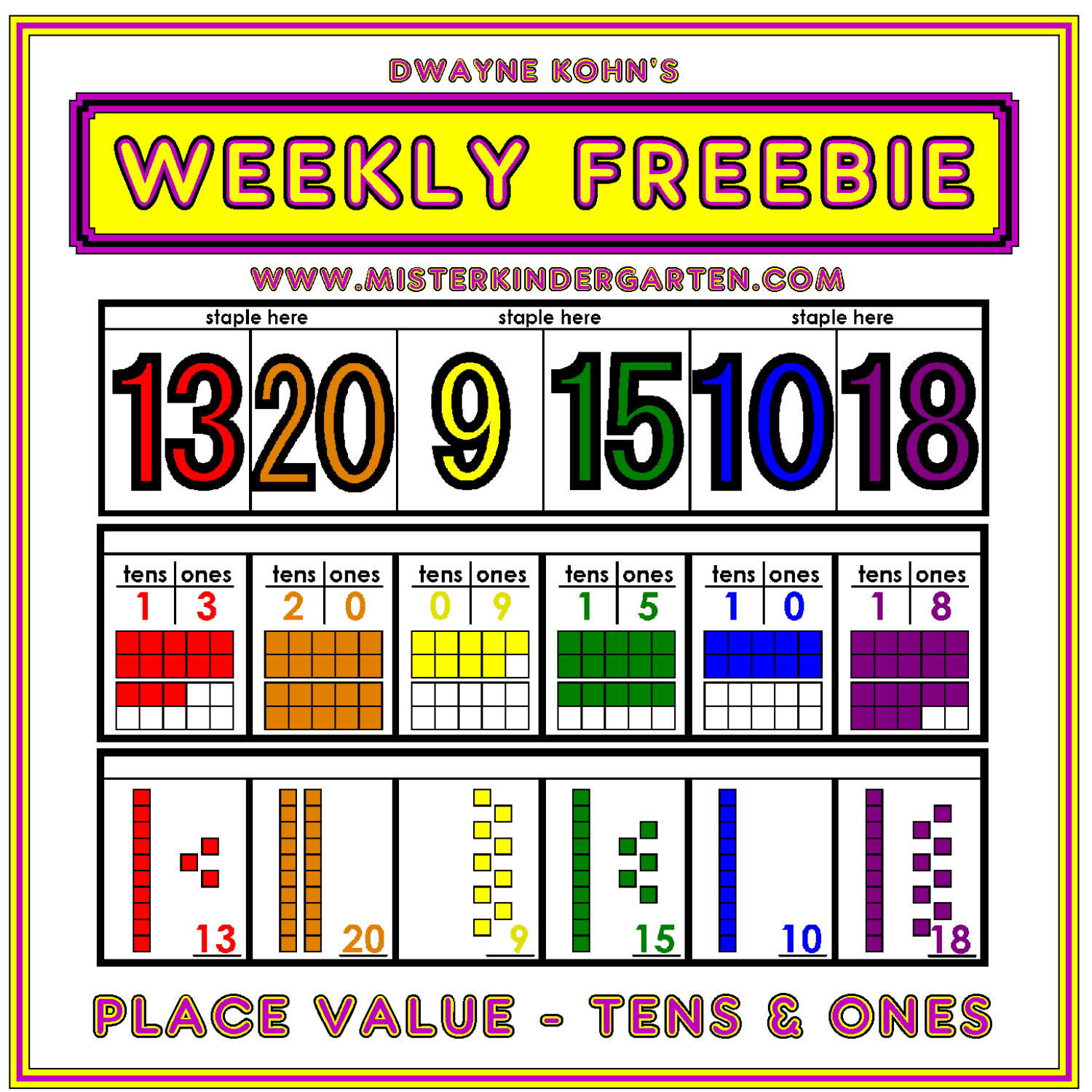## **WEEKLY FREEBIE #63**

## Dwayne Douglas Kohn

Thank you for downloading this title. It is just one of the many WEEKLY FREEBIES available on my TeachersPayTeachers store. To receive notice of upcoming FREE titles, please click "Follow Me" on my store page (see link below).

Use this Place Value Flip Booklet to teach and/or reinforce number concepts such as counting, tens and ones, ten frames, and more! Simply cut out the 3 large rectangles, cut flaps on two of the pages and staple together to create a fun learning experience! Each page is available as a black and white student reproducible as well as a full color teacher sample!

Over 300 reproducible titles are available at [http://www.teacherspayteachers.com/Store/Dwayne-Kohn.](http://www.teacherspayteachers.com/Store/Dwayne-Kohn) These materials are available in a variety of languages: English, Spanish, Chinese, French and many others.

The copying, transmission or unauthorized reuse of this work not only violates federal copyright laws, punishable by civil and criminal sanctions, but is also highly unethical. Reproduction of these materials is permitted for classroom use by the purchaser only. Reproduction of these materials for an entire school or school district is strictly prohibited. Contact me at MisterKindergarten@gmail.com.

> **©2015 Dwayne Douglas Kohn [www.MisterKindergarten.com](http://www.misterkindergarten.com/) [www.PrimerGrado.com](http://www.primergrado.com/) [www.SpeakChineseToday.com](http://www.speakchinesetoday.com/)**



**THANK YOU!** Thank you for downloading this FREEBIE! For even more WEEKLY FREEBIES, please follow me on [TeachersPayTeachers](http://www.teacherspayteachers.com/Store/Dwayne-Kohn).



*DWAYNE KOHN'S* 

with mug

mat.

jug. pug

pan. **FLIP BOOKS** 

**Bua** rhymes

rug. hug.

van.

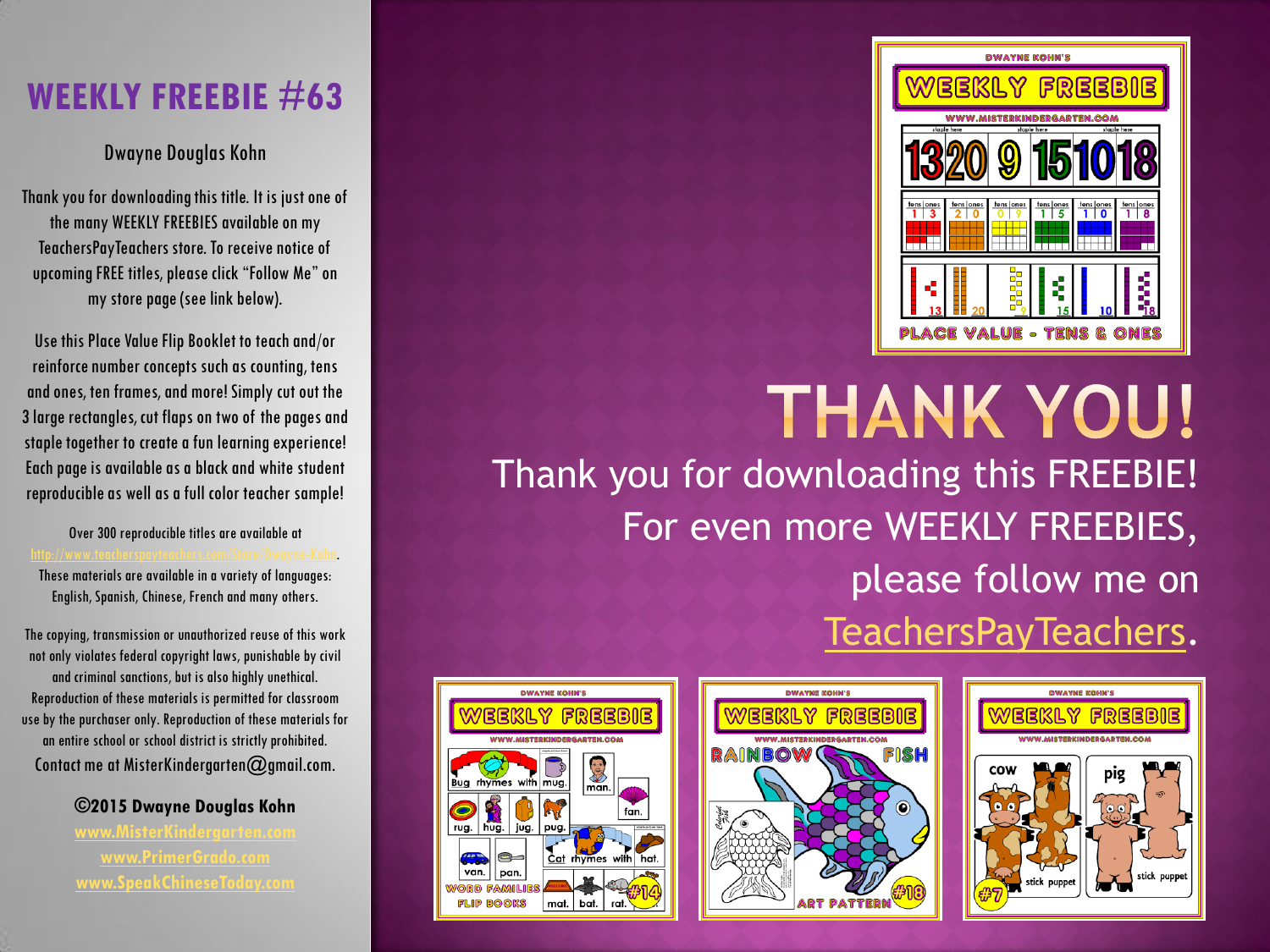NOT cut all the way through. Staple the three large rectangles together where indicated. INSTRUCTIONS: Cut out the three large rectangles on the THICK lines. Cut the THICK lines Flip up pages.





Write how many TENS and Count the total numbers of squares and write the number. ONES. Color the ten frame. ©2015 Dwayne Douglas Kohn

www.MisterKindergarten.com

the number.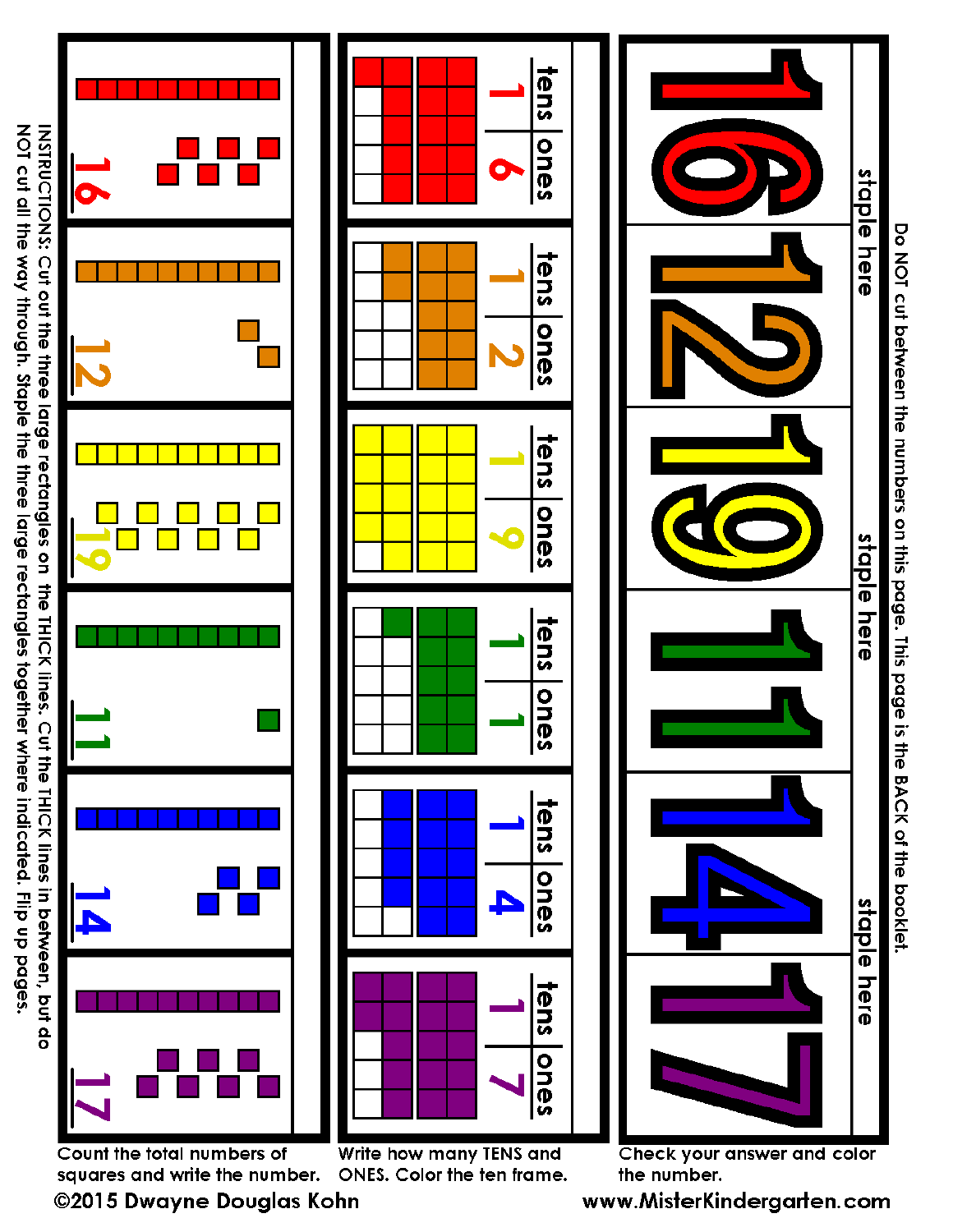INSTRUCTIONS: Cut out the three large rectangles on the THICK lines. Cut the THICK lines in between, but do<br>NOT cut all the way through. Staple the three large rectangles together where indicated. Flip up pages.

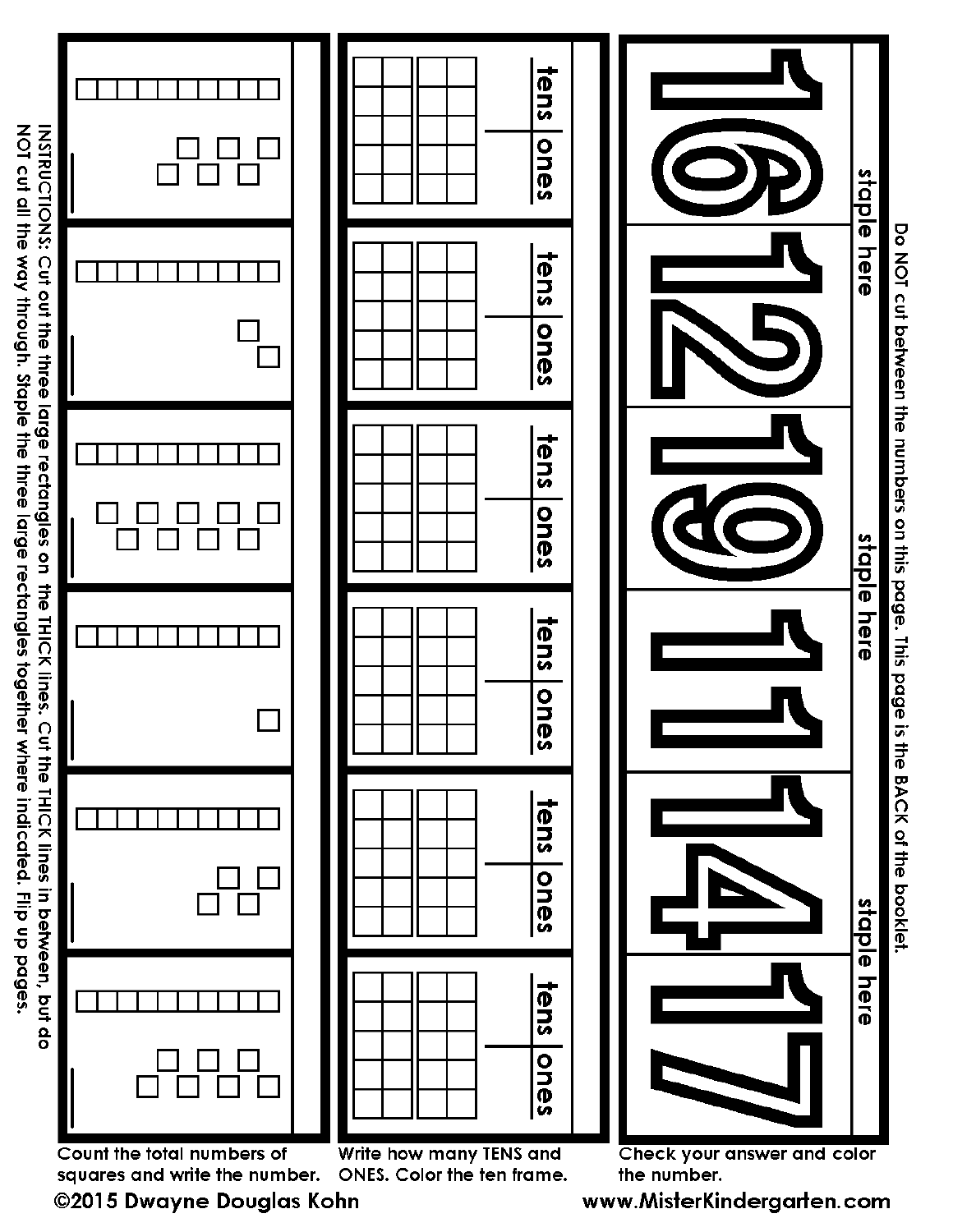NOT cut all the way through. Staple the three large rectangles together where indicated. INSTRUCTIONS: Cut out the three large rectangles on the THICK lines. Cut the THICK lines



Do NOI cut between the numbers on this page. This page is the BACK of the pop-

squares and write the number. ONES. Color the ten frame. ©2015 Dwayne Douglas Kohn

www.MisterKindergarten.com